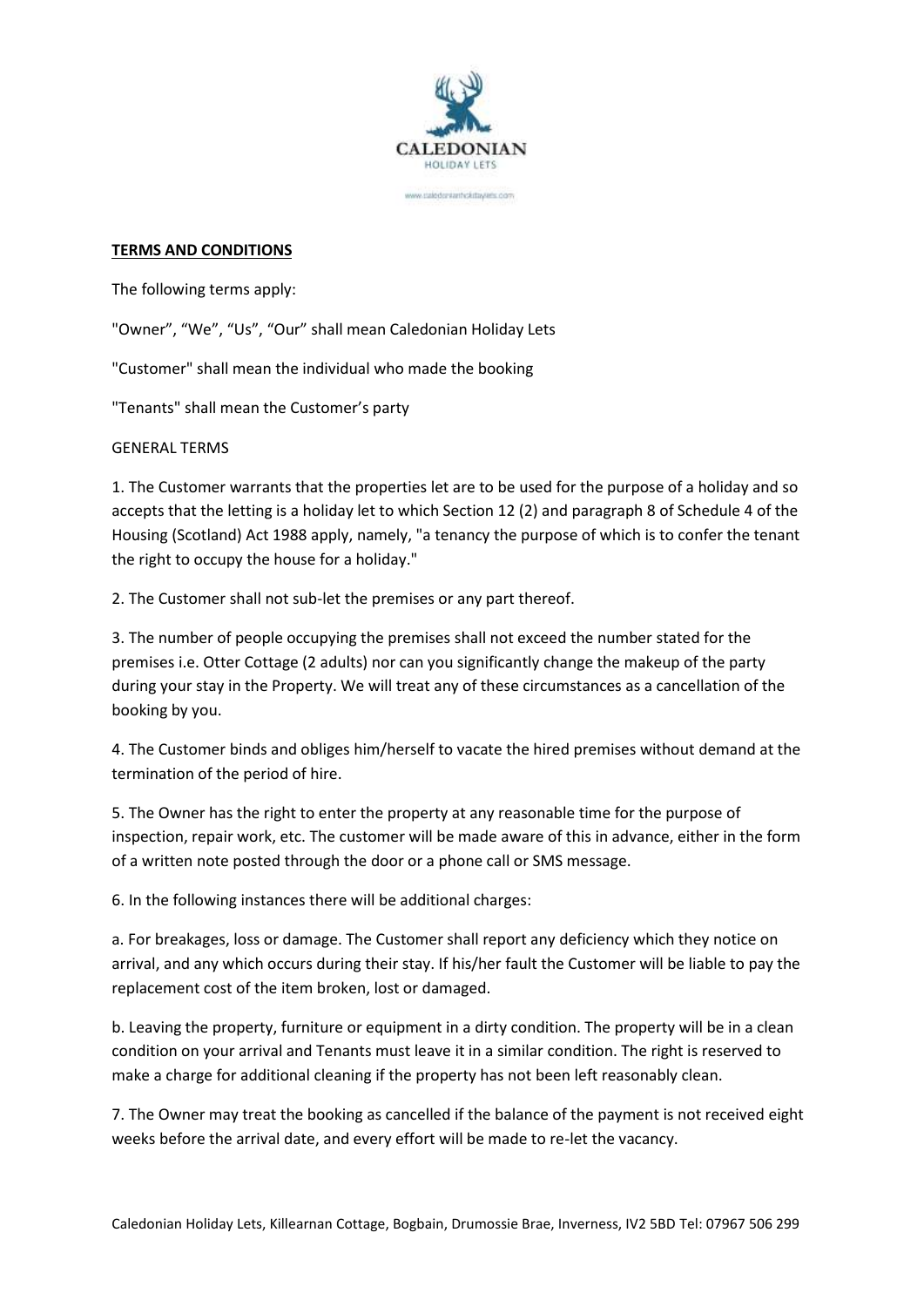

www.statedonratastrickstavantic.com

8. The Customer shall undertake to prevent any member of his / her party from causing a nuisance to neighbours.

9. The Customer undertakes to leave the hired premises secure if left unoccupied during the period of let.

10. The Customer undertakes to relieve the Owner from any liability for damage or injury, however caused, by any member of his party.

11. The Owner accepts no responsibility for loss, injury or damage to any member of the Customer's party or their property, however caused, arising in any manner out of the let of the premises.

12. In the event that any individual term or clause stated in this contract is not permissible by law, the remainder of the Contract shall remain valid.

13. This agreement shall be governed by and construed in accordance with the Laws of Scotland and shall be subject to the jurisdiction of the Scottish Courts.

14. This does not affect your statutory rights

# BOOKINGS AND FEES

Your booking will only be confirmed following receipt of 30% of the total as deposit. The deposit is payable at the time of booking. The deposit forms part of the total weekly rate for the property. The balance is payable not less than eight weeks before the arrival date. If the balance is not received by the stated date, the dates will be released and the deposit forfeited. If a reservation is made less than eight weeks prior to arrival, the full payment is due at the time of booking. The 30% deposit will be regarded as non-refundable.

### CONTRACT

When you submit a booking via our online booking system, you will receive an automatic email to the address you provide on the booking form. This does not form a contract between us. A contract shall only arise once your deposit or payment has cleared and your booking is subsequently confirmed in writing via a letter of confirmation sent by post or email.

When making an off-line booking with us you should return the completed Booking Form to us together with your payment for the Initial Deposit. Please note that the Initial Deposit is only refundable if you cancel your booking within seven days of receiving our written confirmation of your booking.

Once the completed Booking Form and the Initial Deposit have been received and accepted by us, we will issue you with our written confirmation. The contract between us will only be formed when we send you our written confirmation and is subject to these terms and conditions. We reserve the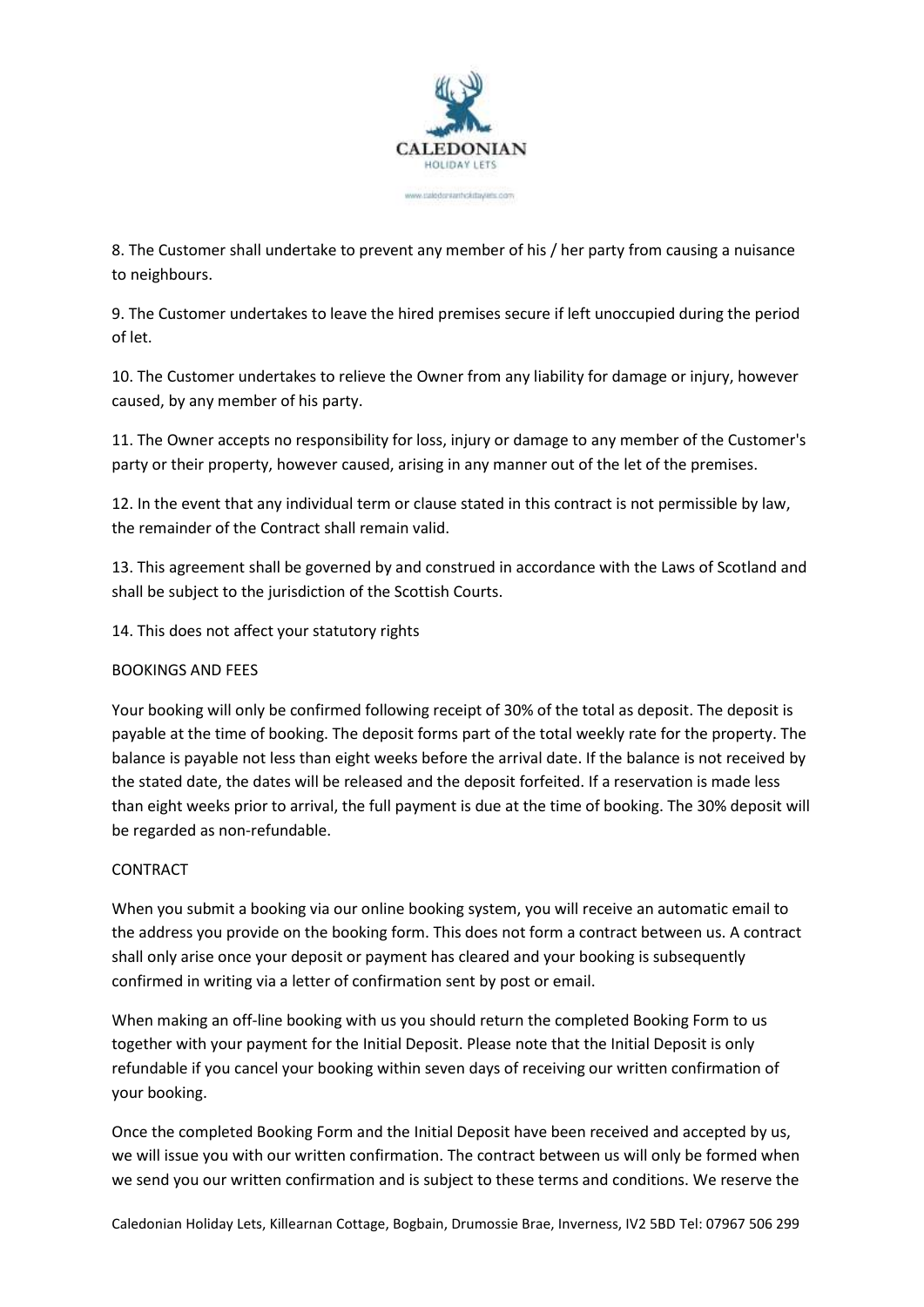

www.statedonsasthckstavanic.com

right to refuse any booking prior to the issue of our written confirmation. If we do this we will promptly refund any money you have paid to us.

#### CANCELLATIONS

Should you have to cancel your holiday for any reason, please let us know immediately in writing.

Cancellation charges are as follows:

1. The 30% deposit will be regarded as non-refundable.

2. Should you cancel within eight weeks of the arrival date no refund will be made except where we are able to re-rent the property at the full tariff when we will refund the rental charge, less deposit.

#### CANCELLATION PROTECTION

We strongly recommend that you use holiday cancellation insurance to cover the cost of your holiday. This will provide you with peace of mind if an unforeseen event forces you to cancel your holiday.

#### ARRIVAL/DEPARTURE TIMES

The occupancy period commences at 4.00pm on day of arrival and ends at 10.00am on the day of departure. It is particularly important that the departure time be observed so that there is sufficient time to prepare the property for the next residents. When departing the property keys should be replaced in key safe at the canal side entrance to Otter Cottage. If a mobile phone number has been provided, then the Owner will send an SMS confirming when Otter Cottage is ready for your arrival i.e. when the property has been thoroughly cleaned, bed made etc. In some instance therefore it might be possible to arrive before 4.00pm.The right is reserved to charge for an additional day if tenants arrive before 4.00pm or have not left by 10.00am.

### CARE OF PROPERTY AND GOOD HOUSEKEEPING DEPOSIT

The guests agree to take good care of the property and leave it in the same condition in which it was found upon arrival (with the exception of dirty linen) and fit for occupation by the next guest. Before you go please ensure the bins have been emptied, washing up has been done or is in the dishwasher and that your cottage is in a tidy condition, in particular, ovens, hobs, fridges and worktops must be left clean.

We do not take a 'Good Housekeeping' deposit however guests will be required to pay for any loss damage, breakages or missing items and any cleaning (other than normal cleaning) which is required following departures.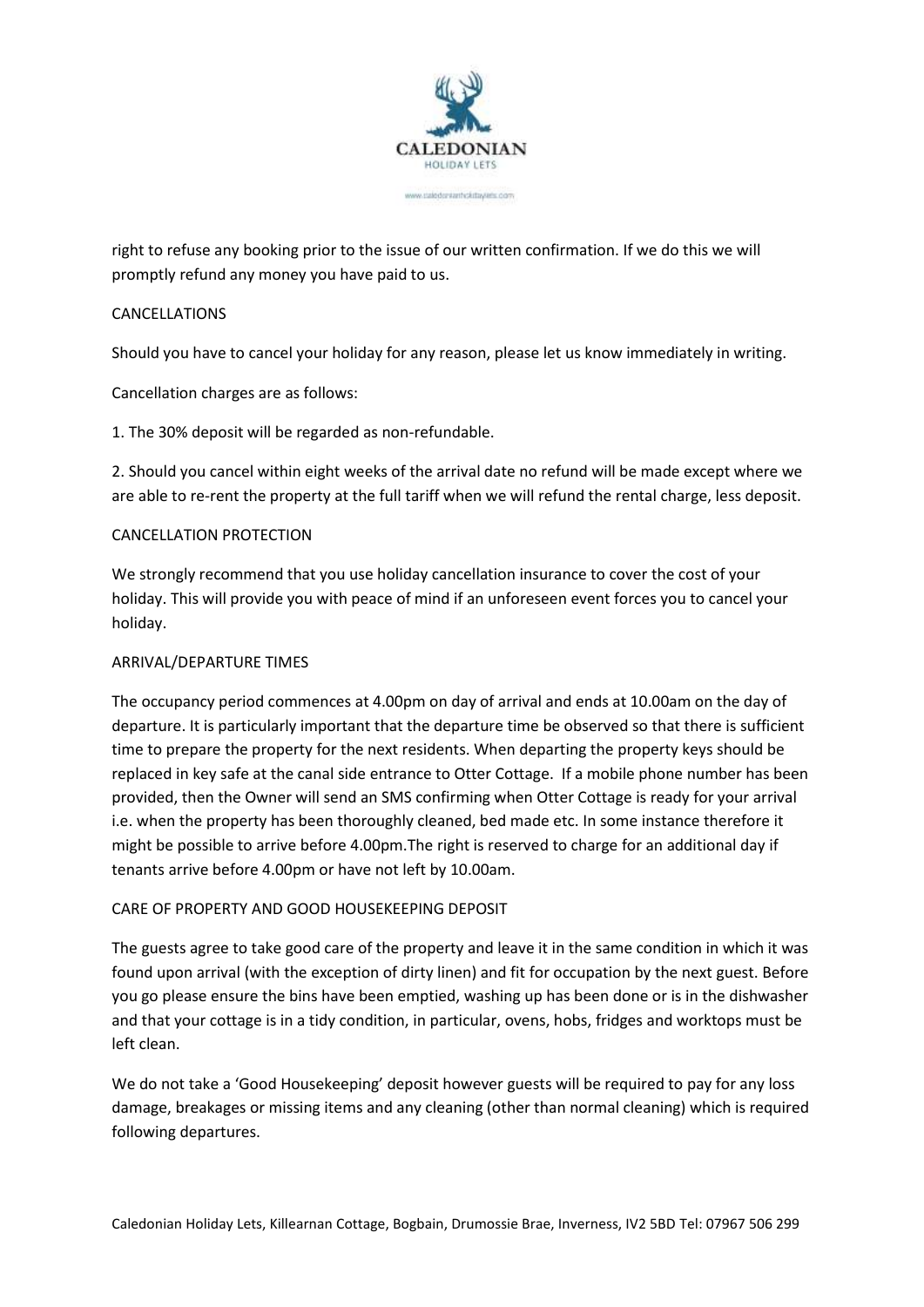

www.saledoniantickitaylets.com

### DOGS

Well behaved dogs are welcome in Otter Cottage. There is no additional charge for this but it is expected that any damage caused by a dog will be charged. A dog bed is provided.

### RESPECT FOR OTHER GUESTS

Guests are requested to respect the peace and quiet of neighbours on both sides of Otter Cottage and not make excessive noise or play loud music.

The property is non-smoking. If smoking outside please respect others and dispose of cigarette ends responsibly.

## LIABILITY

Caledonian Holiday Lets does not accept any liability in respect of loss or damage to the guest's, their property, baggage, car or contents, save to the extent that such loss or damage arises as result of the negligence of Caledonian Holiday Lets.

### COMPLAINTS

Every effort has been made to ensure that you have an enjoyable and memorable holiday. If, however, you have any cause for complaint it is important that remedial action is taken as soon as possible. It is essential that you contact us if any problem arises so that it can be speedily resolved. Therefore highlighting issues whilst you are in residence will usually enable any shortcomings to be rectified.

### DATA PROTECTION

Any personal information or details provided by the guests may from time to time be used to contact you with special offers or information about Caledonian Holiday Lets. If you would prefer not to receive any of this information please contact:

Caledonian Holiday Lets, Killearnan Cottage, Bogbain, Inverness, IV2 5BD Tel:07967 506299 Email: [stay@caledonianholidaylets.com](mailto:stay@caledonianholidaylets.com)